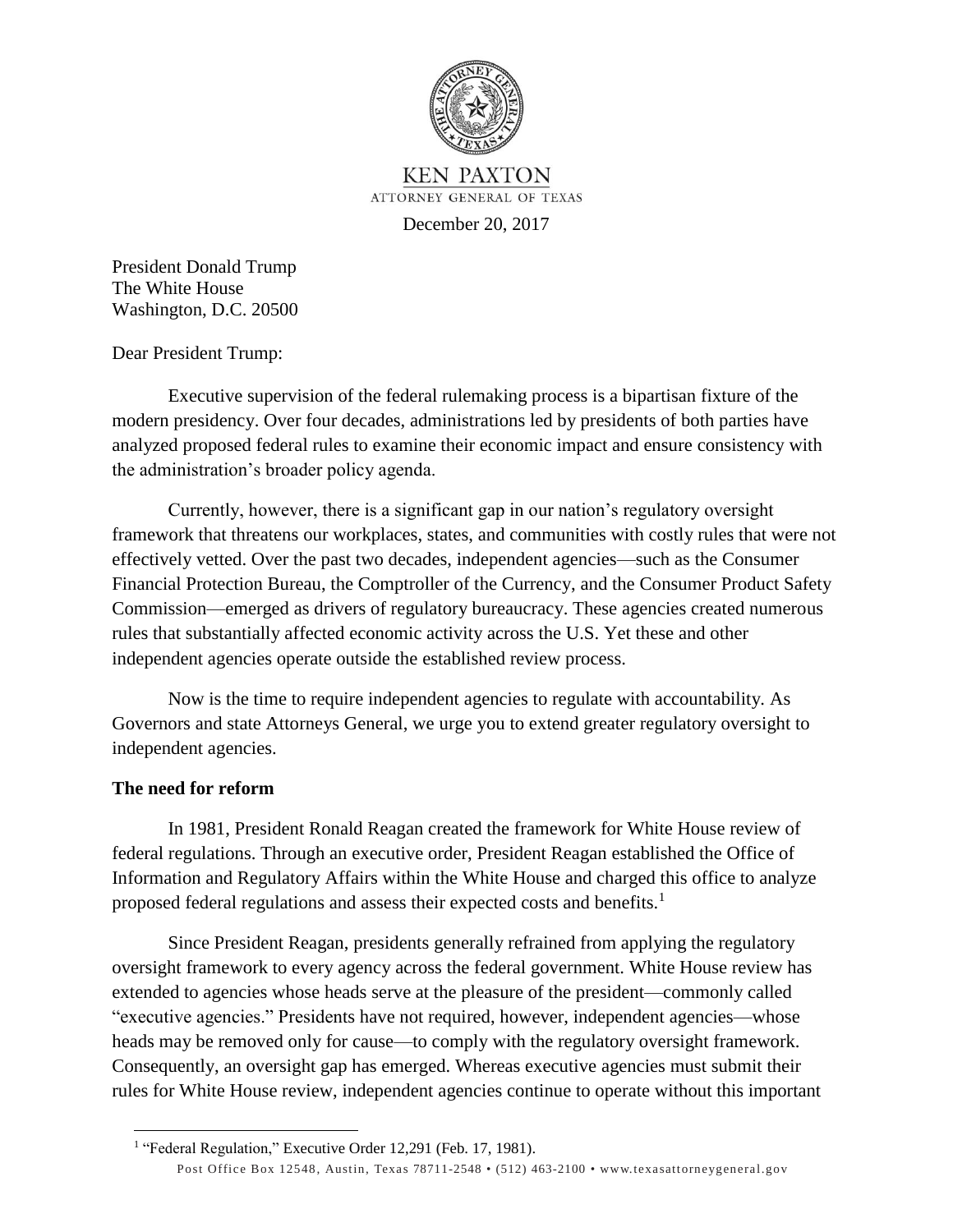check and balance. With the growth of independent agencies over the past few decades, the gap has become a gaping oversight hole.

Carving out independent agencies from regulatory oversight does not withstand scrutiny. As a recent American Bar Association report noted, "Much of the policymaking of independent agencies is not functionally distinct from that of executive agencies."<sup>2</sup> Another report reflecting a consensus view of the leading regulators appointed by presidents of both parties explained: "[I]ndependent agencies' regulations present the same need for a centralized system to assess economic efficiency, ensure consistency with administration priorities, and facilitate interagency coordination."<sup>3</sup>

Moreover, many rules promulgated by independent agencies have enormous economic effects. A report from President Obama's White House found that independent agencies issue just as many economically significant rules—defined as having more than \$100 million of annual impact—as non-exempt agencies. The existing framework shields independent agencies from external review and leaves American workplaces and communities at the risk of rules that may rely on incorrect data and assumptions, that are based on politics, not expertise, or that are inconsistent with other rules.<sup>4</sup> Accountable government requires that we regulate our independent regulators.

## **The solution—a new executive order**

 $\overline{\phantom{a}}$ 

Independent agencies are subject to the executive branch. In *Free Enterprise Fund v. Public Company Accounting Oversight Board*, the Supreme Court repeatedly described independent agencies as components of the executive branch.<sup>5</sup> Nearly four decades ago, the Department of Justice's Office of Legal Counsel—the prestigious office responsible for providing authoritative legal opinions to the executive branch—recognized that the president's constitutional power to "take care that the Laws be faithfully executed" extends to independent agencies.

Consistent with Article II of the Constitution, the Justice Department's opinion states that the president is "uniquely situated to design and execute a uniform method for undertaking regulatory initiatives that responds to the will of the public as a whole."<sup>6</sup> It recognizes that

<sup>&</sup>lt;sup>2</sup>American Bar Association Section of Administrative Law and Regulatory Practice, IMPROVING THE ADMINISTRATIVE PROCESS (2016), at 10, *available at* https://www.americanbar.org/content/dam/aba/administrative/ administrative\_law/Final%20POTUS%20Report%2010-26-16.authcheckdam.pdf.

<sup>3</sup> Institute for Policy Integrity, STRENGTHENING REGULATORY REVIEW (2016), at 1–2, *available at* http://policyintegrity.org/documents/RegulatoryReview\_Nov2016.pdf.

<sup>4</sup> Joseph P. Mohorovic, *Improving the Process of Making Rules at Independent Agencies*, THE REGULATORY REVIEW (Jan. 9, 2017), *available at* https://www.theregreview.org/2017/01/09/mohorovic-improving-process-rulesindependent-agencies/.

<sup>5</sup> *See, e.g*., 130 S. Ct. 3138, 3155, 3163 (2010) (describing independent agencies as having executive power and as components of the executive branch).

<sup>6</sup> Proposed Executive Order "Federal Regulation," 5 Op. Off. Legal Counsel 59, 60–61 (1981).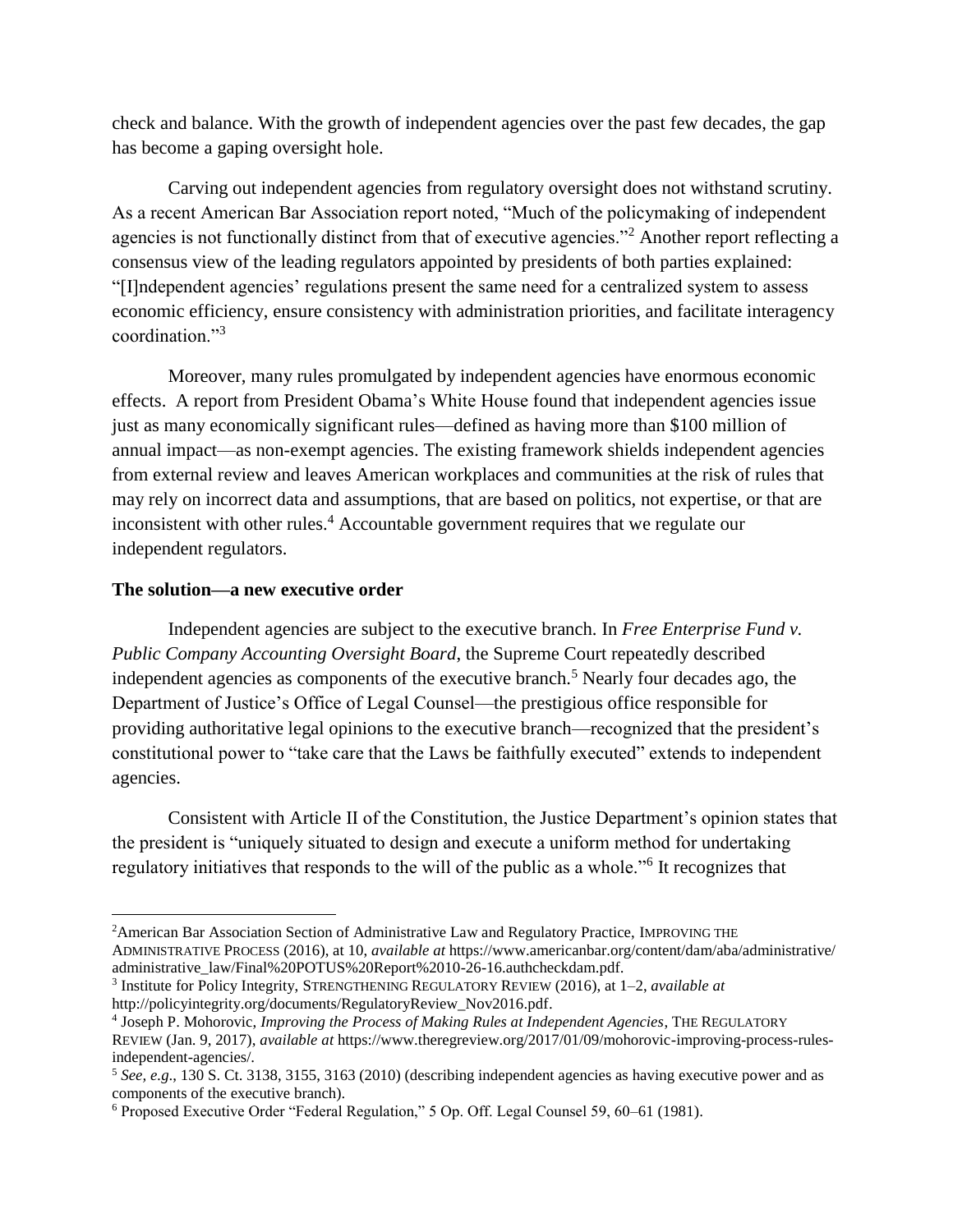Congress, through legislation, may limit the executive branch's supervision over regulatory agencies. At the same time, the opinion concludes that where Congress has not acted to constrain executive supervision, the president may "guide and limit" the discretion of rulemaking officers and require that they submit their proposed regulations to the White House.<sup>7</sup>

The Justice Department has not amended the decades-old opinion that the executive branch may exert regulatory control over independent agencies. Indeed, the view has become commonplace across presidential administrations of both parties. President Clinton issued an executive order that required independent agencies to prepare a comprehensive regulatory agenda.<sup>8</sup> President Obama recommended that independent agencies submit their rules to costbenefit analysis.<sup>9</sup> Legal scholars also agree with the position that the president may direct independent agencies to comply with the regulatory oversight requirements set forth in Executive Orders dating back to the Reagan Administration. A panel of experts from the American Bar Association recently concluded that independent agencies "can properly be made subject" to these Executive Orders, and "strongly urged" the president to take this important step.<sup>10</sup>

## **Conclusion**

The gap in executive branch review of federal regulations demands attention. We urge you to fill the void that permits independent agencies to issue rules without meaningful external review. Now is the time for a new executive order that subjects independent agencies to an oversight process designed to produce better regulations.

Very truly yours,

Ken Parton

Ken Paxton Leslie Rutledge

 $M$ avk $12$ 

Mark Brnovich Lawrence Wasden Attorney General of Arizona Attorney General of Idaho

 $\mathcal{L}$ 

Attorney General of Texas Attorney General of Arkansas

 $\overline{\phantom{a}}$ 

<sup>7</sup> *Id.* at 61.

<sup>&</sup>lt;sup>8</sup> "Regulatory Planning and Review," Executive Order 12,866 (Oct. 4, 1993).

<sup>&</sup>lt;sup>9</sup> "Improving Regulation and Regulatory Review," Executive Order 13,563 (Jan. 18, 2011).

<sup>10</sup> IMPROVING THE ADMINISTRATIVE PROCESS, *supra* n. 2., at 10.